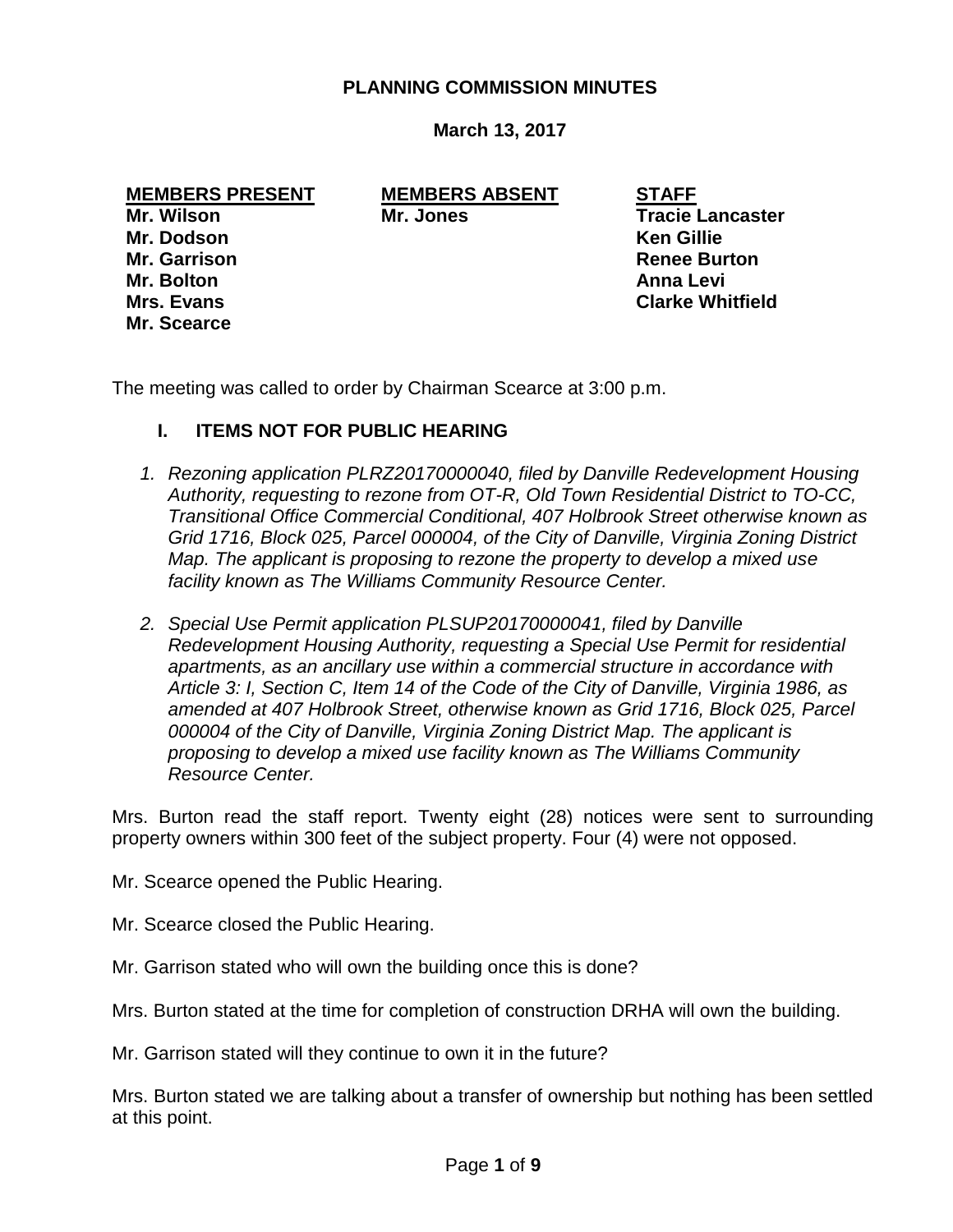Mr. Garrison stated so for right now the City would be responsible for upkeep and maintenance?

Mrs. Burton stated the City is the applicant for the grant but the actual maintenance is DRHA's responsibility.

Mr. Garrison stated okay as far as I'm concerned that is the City. What about parking?

Mrs. Burton stated there is space available in the rear of the building. As well as an adjacent lot that has the potential for development for parking.

Mr. Garrison stated I was just over there walking around and to look at the back of that building you would have a hard time putting parking back there with the current drive situation. The adjacent lot is several feet lower. It is a very steep bank going down to that adjacent lot.

Mrs. Burton stated correct but we do have a site plan that we are working on to provide parking.

Mr. Garrison stated is that part of the grant money?

Mrs. Burton stated not at this time we hope for that to be a separate phase.

Mr. Garrison stated so there will be more money needed?

Mrs. Burton stated potentially yes.

Mr. Garrison stated you say two apartments upstairs. One of those has a combination kitchen, living room, bedroom and that is all. Is that correct?

Mrs. Burton stated that is correct.

Mr. Garrison stated the other one has a kitchen, living room and bedroom. Is that correct?

Mrs. Burton stated correct.

Mrs. Garrison stated are these renters going to enter from the lobby on the first floor?

Mrs. Burton stated yes.

Mr. Garrison stated okay what about secondary fire escapes from those two apartments?

Mrs. Burton stated there is a separate entrance in the rear.

Mr. Garrison stated from the upstairs?

Mrs. Burton stated you will have to come down the front staircase to be able to enter and exit from the rear on the front.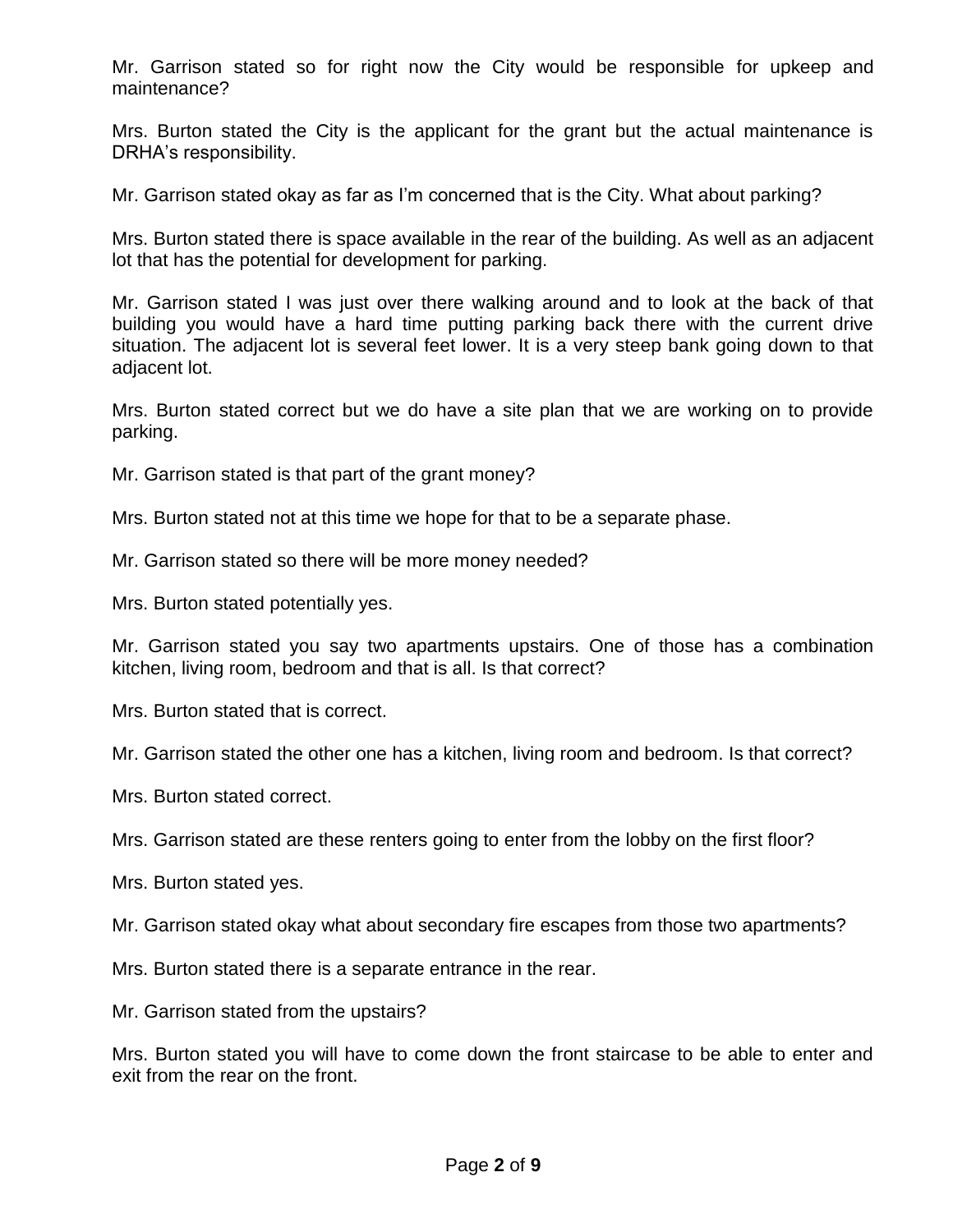Mr. Garrison stated okay. Valid and invalid spot zoning, this is the first time I have heard those terms used. In the past I have heard illegal spot zoning but I'm guess he is only illegal when the court decides that it is illegal?

Mr. Whitfield stated that is correct.

Mr. Wilson stated does the National Park Service have some say in the development of this property? Is the grant dependent on the fact that there is going to be two residences inside of the building? I'm a little taken by the two residences above. What is the role they will play in the overall plan for this center? Like who would stay there? What is the usage of that?

Mrs. Burton stated the application for grant did include the two residential uses within the application. The residential uses are multi use. One being that it does help provide for the maintenance of the building. It also provides for potentially 24 hour occupancy so that the building is not vacant after hours when the offices are then closed.

Mr. Wilson stated so this isn't necessarily connected with the people who would work in the offices?

Mrs. Burton stated it could be. We have been looking at different scenarios but that hasn't been decided specifically yet.

Mr. Wilson stated just to grind the axe that I have ground so many times before. When we opened it up for Public Hearing no one was here to speak. Is Staff the representative of this project? In other words there was no one here to speak from the Danville Redevelopment and Housing Authority and I am just curious.

Mr. Whitfield stated the Director is here he just didn't speak at the Public Hearing.

Mr. Wilson stated well I just think this is my typical concern whenever we have something brought forward and the applicant doesn't stand up and really give us any information about it other then what is written in the report. Obviously, we have questions about it.

Mr. Scearce stated do you feel like you need some of those questions answered further? We can have them come up.

Mr. Wilson stated he had a nice list of questions. Do we need more information about how this is going to be developed than we currently have? Are we just seeking these changes so that we can move forward with this? In other words there are a lot assumptions it seems to me about how it is going to be developed that have even been raised here today like parking.

Mrs. Burton stated at this point we are just simply looking at the rezoning and the special use permit. But there are items that still need to be addressed for further development and construction that we are still working on.

Mr. Wilson stated let's say we approve this today can those go forward or would they have to come back here again?

Mrs. Burton stated no, they would not have to return.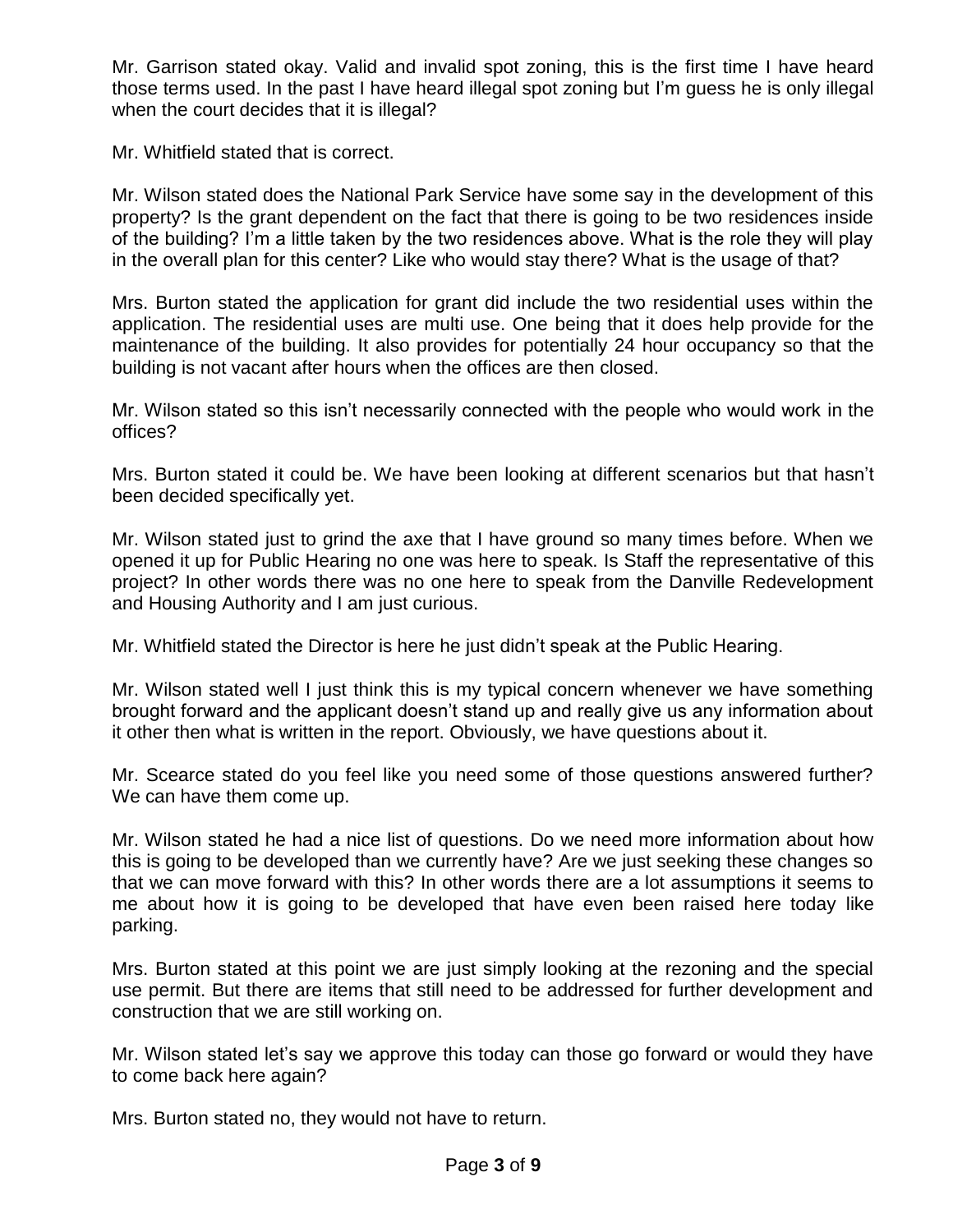Mrs. Evans stated hasn't that been our concern in the past that parking was taken care of before we approve something.

Mrs. Burton stated this development will be completed per the Zoning Code. The City of Danville is working as the applicant for the grant with the property owner of the Housing Authority.

Mr. Wilson stated is there a reason why those plans aren't further along by the time it is being brought to us? So that we can have a more thorough picture of what we're doing or are we needed to do something as far as a deadline related to the grant or something?

Mrs. Burton stated the drawings that were completed for the parking were conceptual drawings that were submitted with the grant application. There are still actual construction documents that are to be completed. The documentation for the grant hasn't been officially signed we are still in the process for the paperwork with the National Park Service; as well as excepting approval from City Council to accept that grant. There are steps that still need to be completed but this is part of the process for that development. This would need to be completed before construction can begin.

Mr. Bolton stated if we approve it, it would be with the proffers that they have already given. So if something did change the Zoning would only be approved for someone else with those proffers.

Mrs. Burton stated correct.

Mrs. Evans stated and if approved, is there a guarantee that there is parking and the other issues.

Mrs. Burton stated yes those will all be addressed.

Mr. Bolton stated if the parking couldn't be addressed according to code what would happen?

Mrs. Burton stated if parking couldn't be established onsite or in consolidation with the adjacent lot. There is also the option that parking could be available within 300 feet of the subject property with written permissions. So there are other options.

Mr. Bolton stated so how much do the neighbors know? There is no objection. I assume they know since the parking lot is behind it. But if you had to go to an adjacent property that maybe was beside someone would the neighbors not be aware? If there was a change in parking would it then have to come back to us?

Mrs. Burton stated not if there was available parking that would be handled administratively.

Mrs. Evans stated so the neighbors wouldn't have any opportunity to express concern that there is a parking lot developed adjacent to the property. They would be okay with that parking?

Mr. Garrison stated I'm going to make an assumption that you are talking about the parking lot across the street at the church.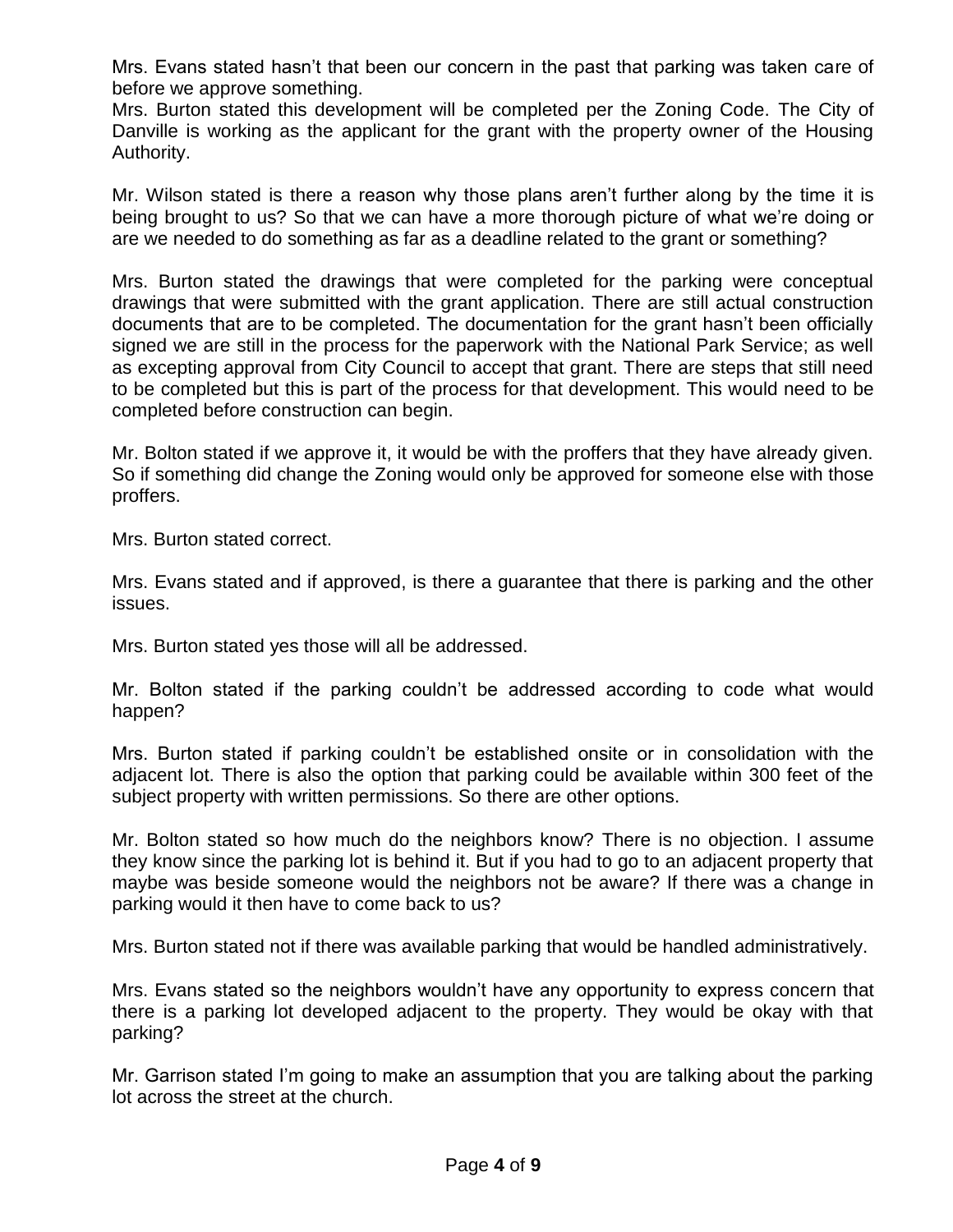Mrs. Burton stated if it is to be something that is to be shared parking it would be a lot that is already developed correct.

Mr. Bolton stated I misunderstood, thank you.

Mrs. Evans stated how many parking spaces are you talking about?

Mrs. Burton stated per code you are looking at seven parking spaces.

Mr. Bolton stated who will manage the property as far as the apartments who will manage them?

Mrs. Burton stated whoever the final owner of the building is after completion.

Mr. Bolton stated who we don't know?

Mrs. Burton stated we are still discussing that there is still an opportunity that one of the organizations may own that building but we don't have that finalized that yet.

Mr. Bolton stated but it wouldn't be the City?

Mrs. Burton stated correct.

Mr. Wilson stated so we are going to develop this and hope to sell it off to a non-profit or something? Are there rules around the grant that determines who can purchase it?

Mrs. Burton stated the project will be completed in the ownership of the Housing Authority. The intent now is that the NAACP will take ownership of the property and will continue maintenance and ownership of the property. Official documents have not been signed at this time for that transaction though. So they would maintain the maintenance of the lower and the residential units.

Mr. Wilson stated my only comment is there seems like a lot of questions are not really answered here. So really my question on our end is this a necessary step in getting to that place. We have to send to City Council with a recommendation to go forward with these adjustments.

Mr. Garrison stated can I have permission to think out loud for a minute? On Tuesday night of last week City Council on their agenda had this on it for the first reading. What is says is to amend the budget appropriation by increasing revenue for the grant in the amount of 413,270 dollars to be used to fund the renovation for 407 Holbrook Street. Generally what happens is when they have first reading on one meeting, the next meeting they have it on their consent agenda; which has no public input. They simply pass it on with whatever else is on that consent agenda. I have talked to one City Council member who did not at this point until I talked to him, he was not aware that it required a Special Use Permit and Zoning change. I don't know if City Council has been told that this has to come before them but generally this wouldn't come before them until the first meeting in April. So they would be voting to accept the funds for this project before they did the rezoning. I think that concerns me a bit. The second thought I have aloud is that we have probably 60 percent of the houses in the City of Danville are over 50 years old which makes them Historic by Federal definition. They are historic until proven otherwise. What happens if we have one of these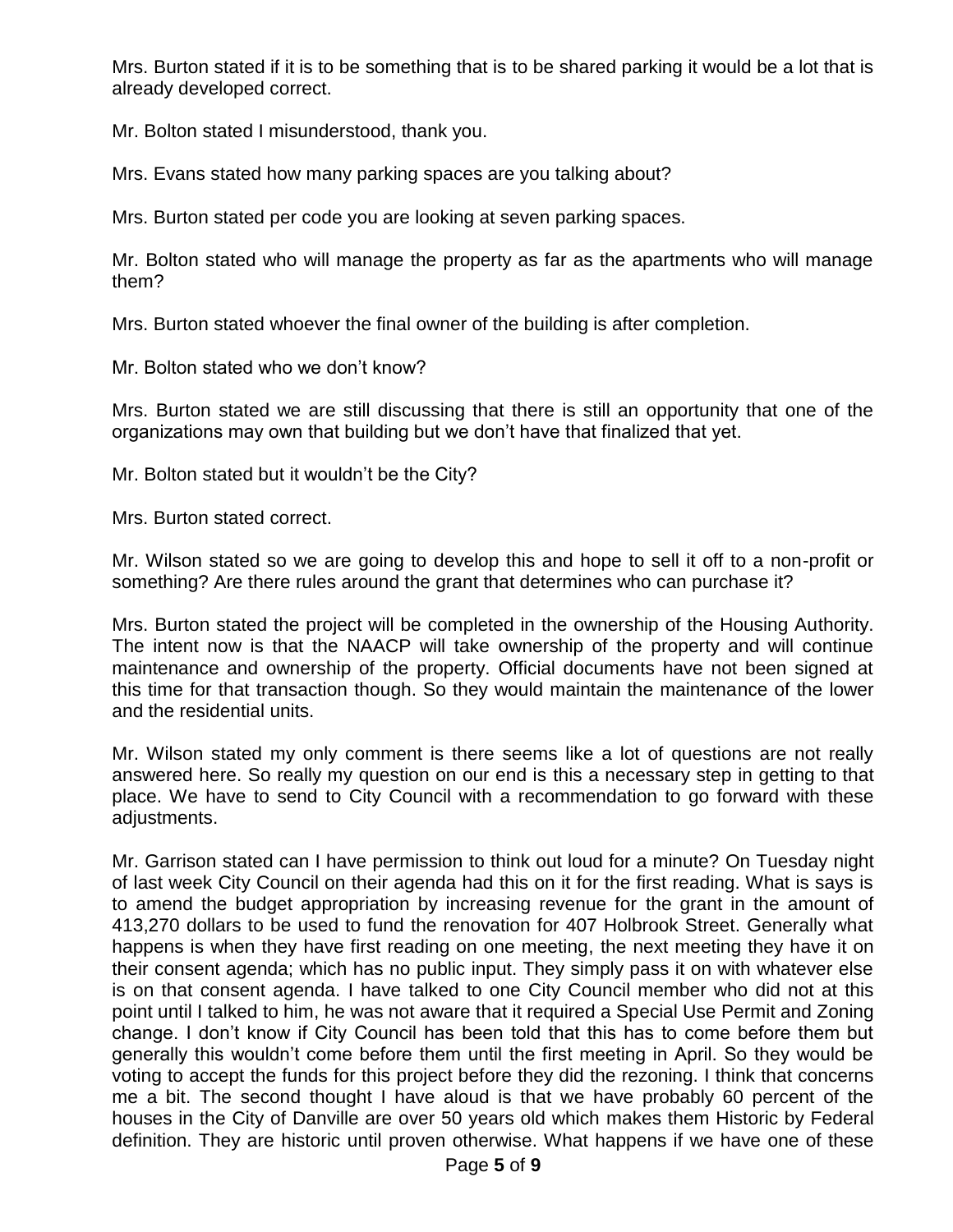houses that has been in a family for three or four generations and great granddaddy did something important in the City? The family wants to put a museum with offices in it with an apartment upstairs in a residential neighborhood. Would we then be establishing some type of precedent for valid spot zoning in the future?

Mr. Bolton stated but you have mentioned once before that we don't set precedents that it is pretty much individual cases.

Mrs. Burton stated the Special Use process is meant to be a case by case process.

Mr. Bolton stated right and if we are dealing with it from just a Zoning and Special Use we don't have any objections from the neighborhood and your comments are reasonable enough to assume it will benefit the community at large. I would agree with that. I don't know what putting it off would do unless it's a technicality in what you're saying with the budget.

Mr. Garrison stated I'm not saying put it off. it just looks like to me the cart was before the horse in this particular case.

Mr. Bolton stated that's what I'm saying. Maybe it should flip flop; maybe we should delay it to get the horse in front of the cart. Otherwise it is a zoning case with no objections with a good use it seems to be. I don't think it would set precedent as you have said before.

Mr. Scearce stated the only thing I would say on the City Council issue is they will just have to make their decision if they want to approve the funds before it has been rezoned.

Mr. Garrison stated well at least one of them is aware that is the situation.

Mr. Bolton stated to me that might be stepping a little beyond. I look at this strictly as zoning. Then it seems okay. But if we look at it from other issues maybe it's not. If we are to look at those issues than maybe we should. Aren't we only looking at zoning issues more than anything else?

Mr. Whitfield stated that is correct.

Mr. Wilson stated yeah and I think my response to that is I don't necessarily see any issues with the zoning part but again I thought one of our roles here is to try and think ahead and make these things fit into a larger context because once we say yes it opens all kinds of doors when we say yes for other things to happen. So I just want to make sure those safety things for down the road are in place. Are there any comments from people that are directly associated with this project at this point you have heard our discussions? Could you clear up some of this for us?

Ms. Wells stated I would be happy to answer any questions that you all have.

Mr. Gillie stated you have both of us she can answer stuff related to the grant.

Mr. Wilson stated you have heard our discussion is there anything you can tell us to clear up some of our concerns.

Mr. Gillie stated the parking issues. We have several different choices. We can build parking onsite you can grade property. We haven't accounted for that yet in the budget but we are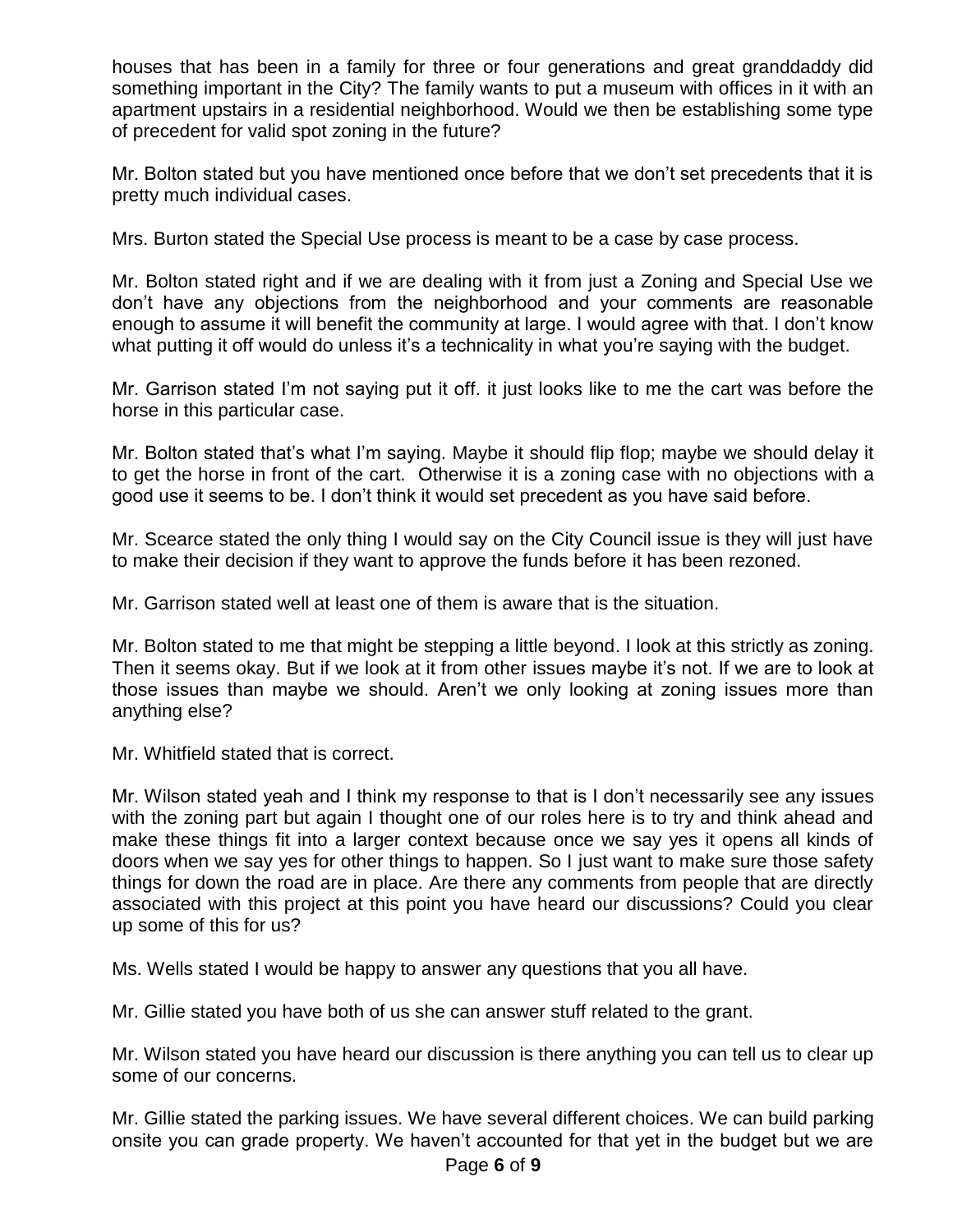still working on the budget. We have the ability to provide some remote offsite parking. The parking is a small lot like she said 7 spaces. It wouldn't be too expensive to build and we have a couple of different options. So we didn't consider that a big issue but I know where you are coming from we can address that rather simply. The occupancy of the building the apartments upstairs are really designed as a revenue generator to help fund whatever goes on inside this building. This will be a museum type thing that will need some additional help. The spot zoning issue as he can give you the spiel of not all spot zoning is illegal if it serves legitimate governmental purpose. We applied for this grant and there were only 20 people in the country that were able to successfully obtain this grant. The Park Service feels that this is something that will be a big benefit to the City as well as other people as a whole. We were the only two in Virginia that received it and so that leaves 18 throughout the rest of the US. So they are behind us in this. Could we go back for more money? That is possible but we are able to do this right now with no match from the City. So the funds that we put into it we can put into things like parking and everything else. At this point we don't have that programmed in and we are not asking for it because we think we can resolve it in other ways. The spot zoning yes it is an office and the neighborhood is behind it. We have been meeting with community leaders to talk to them about this project and that is why you haven't received any opposition. The neighborhood is very much behind it and was behind it when we applied for the grant. So that is one of the reason we were successful with the grant.

Mr. Scearce stated that is good to hear.

Mr. Gillie stated any other questions?

Mr. Bolton stated so you don't feel behind in the process with the grants and the way they work? This is not coming to us necessarily too early in your opinion?

Mr. Gillie stated in my opinion no. We have processes and things we have to go through we were hoping to have the paperwork signed through the Park Service but because of the change in administration that has slowed down the process. When there was a transfer over everything got put on hold. Now it has come through so we are back on it. We brought it here to you because we knew we had so much time to go for the rezoning the conditions and to get in front of City Council. So no we didn't feel like we were putting the cart before the horse.

Mrs. Evans stated will there be one of those big signs out front that indicate it is a historical property and the use of it?

Mr. Gillie stated there will be a sign but how big it is hasn't been determined at this time. There will probably also be a sign advertising who is inside and for the museum like we have at other museums here in the City. It will have to follow set Zoning regulations. It will probably don't hold me to this but there might be a plaque on the building.

Mrs. Evans stated I am just thinking of the Andrew Montague sign on West Main Street, that type of sign.

Mr. Gillie stated that hasn't been determined yet but we will probably look at something like that. I can't say that yes that is going to occur.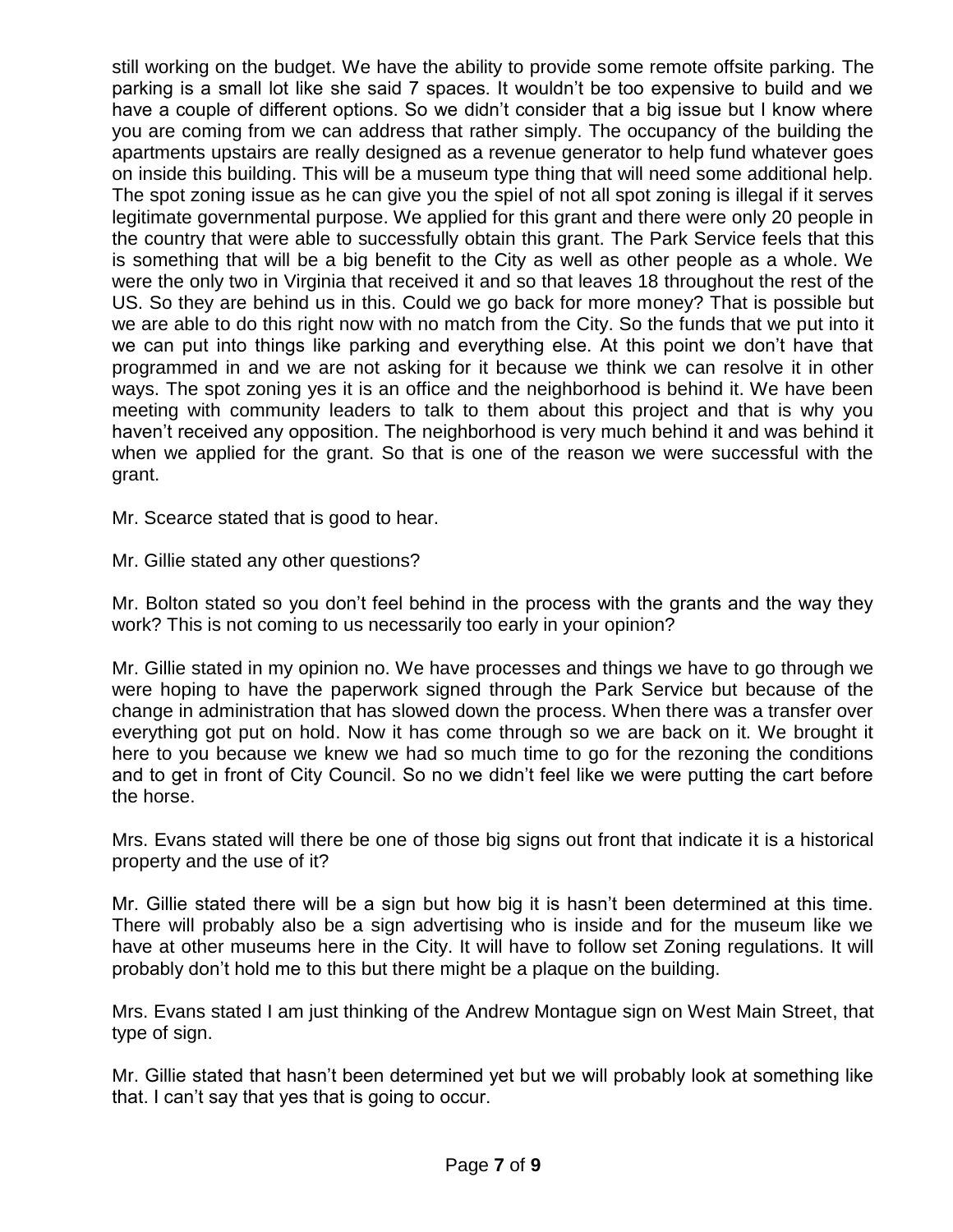**Mr. Bolton made a motion to approve** *PLRZ20170000040* **as submitted. Mr. Dodson seconded the motion. The motion was approved by a 5-1 vote.**

**Mr. Bolton made a motion to approve** *PLRZ20170000041* **as submitted. Mr. Dodson seconded the motion. The motion was approved by a 5-1 vote.**

## **II. ITEMS NOT FOR PUBLIC HEARING**

## **Mt Cross Rd. R-O-W expansion project**

Mrs. Burton read the staff report.

Mr. Scearce stated I'm assuming all of the land owners have been contacted?

Ms. Levi stated yes.

Mr. Scearce stated you have seen the property that will be taken for the right of way on your map. Do you all have any questions for staff?

Mr. Bolton stated how is this different than what we did last time and I know there is a difference.

Mr. Scearce stated this is a different location the other one was further out.

Mr. Whitfield stated there are two resolutions.

Ms. Levi stated technically there are four resolutions two of which are for the same parcel so they are on the same resolution sheet for you Mr. Scearce.

Mr. Scearce stated all of these properties are under the same resolution right?

Ms. Levi stated that is three separate resolutions.

Mr. Scearce yeah but it the same we vote one time?

Mr. Whitfield stated that would be three separate votes.

Ms. Levi stated I believe you did three separate ones in one vote last time.

Mr. Whitfield stated they would need to be voted on separately.

Ms. Levi stated I believe you did it in one vote last time.

Mr. Bolton stated yeah it was one vote last time.

Mr. Garrison stated yeah it was one vote.